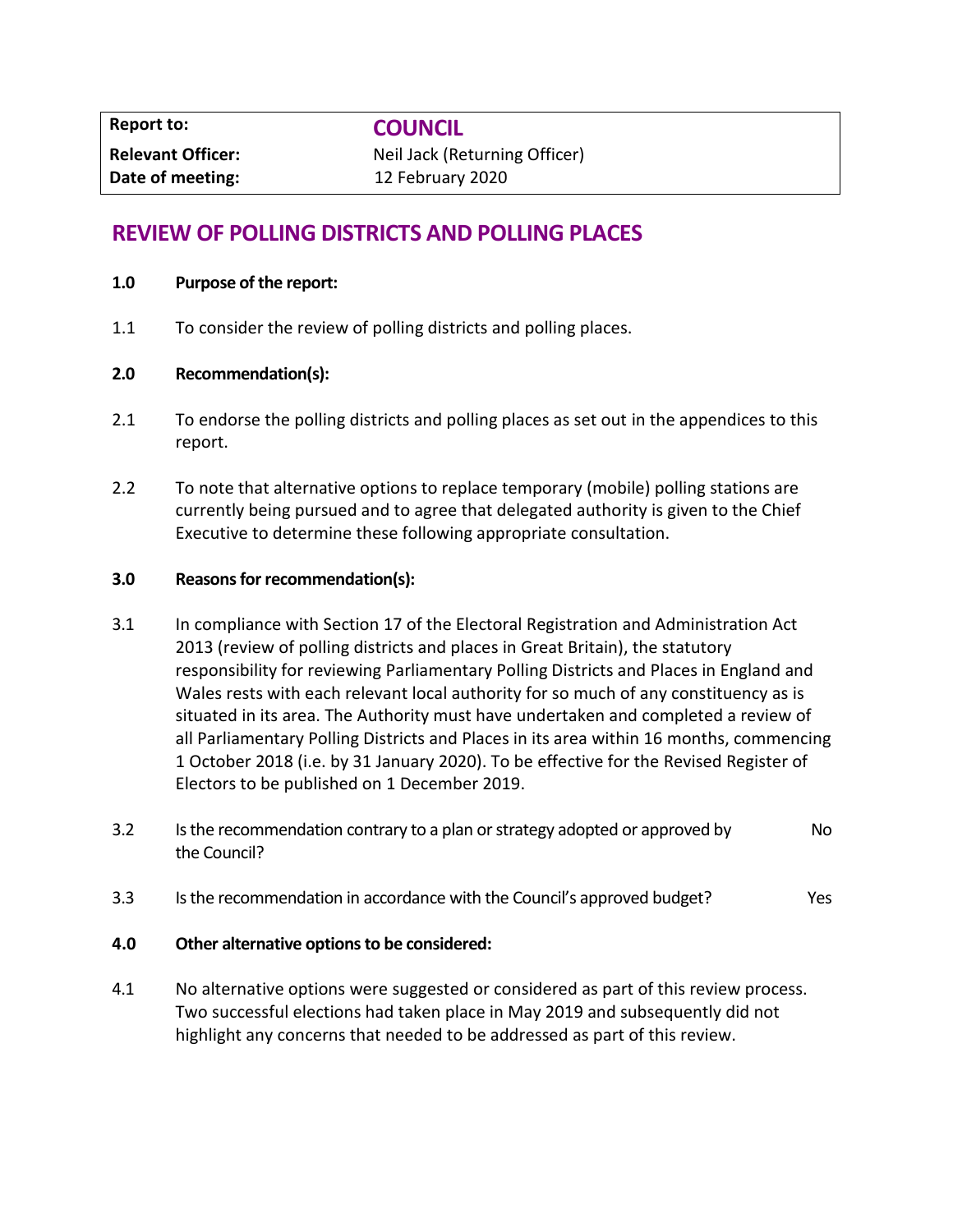4.2 The snap Parliamentary election held on 12 December 2019 did highlight issues associated with the use of temporary (mobile) stations in terms of risk in relying on generated power. These are currently being reviewed to ascertain whether a permanent solution is possible. It is worth noting that the Council is empowered under Section 31 of the Representation of the People Act 1983 to allocate polling places to any polling district therefore all polling districts and polling places are under constant review.

## **5.0 Council priority:**

5.1 The relevant Council priority is "Communities: Creating stronger communities and increasing resilience"

## **6.0 Background information**

- 6.1 The Authority must have undertaken and completed a review of all Parliamentary Polling Districts and Places in its area within 16 months, commencing 1 October 2018 (i.e. by 31 January 2020). A review was completed as per the Returning Officer's decision at the following link: <http://democracy.blackpool.gov.uk/ieDecisionDetails.aspx?ID=1540>
- 6.2 Following this review a further review will need to take place within the period of 16 months commencing on 1 October every fifth year thereafter. It is worth noting that the Council is not prevented from carrying out a review of all or some of the polling districts and places in its area at other times and as such all polling places remain under constant review.
- 6.3 A Polling District is a geographical area created by a sub-division of a UK Parliamentary constituency for the purposes of a UK Parliamentary election. The Council is responsible for dividing its area into polling districts and for keeping these under review.
- 6.4 A Polling Place is a geographical area in which polling stations will be selected. A polling place within a polling district must be designated so that polling stations are in close proximity to all electors in the polling district. It is possible to designate an entire polling district as the polling place and it is also possible to designate it more tightly (such as a particular building). The Council must designate a polling place for every polling district unless the size or other circumstances of the poling district are such that the location of the polling stations does not materially affect the convenience of the electorate. The designated polling place must be within the area of the polling district unless special circumstances make it desirable to designate an area wholly or partly outside of the polling district.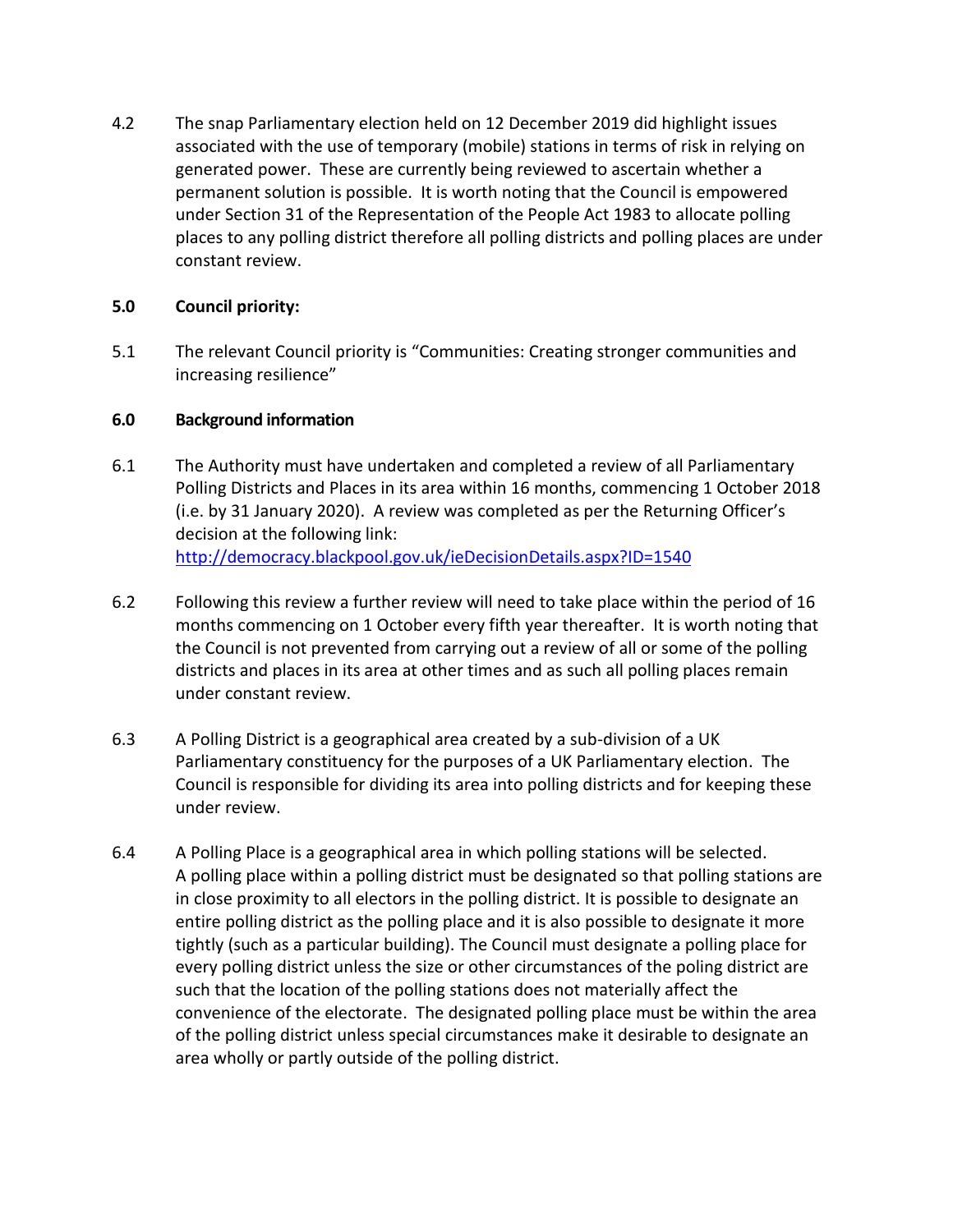- 6.5 A Polling Station is the room or area in which the voting takes place. This must be located within the polling place that has been designated for the particular polling district. In some cases, there is more than one polling station within a polling place, dependent upon how many people vote there. Unlike Polling Districts and Polling Places, polling stations are chosen by the relevant Returning Officer for the election.
- 6.6 In addition to the above, Local Authorities must comply with the following access requirements:
	- (a) seek to ensure that all electors in a constituency in the local authority area have such reasonable facilities for voting as are practicable in the circumstances; and
	- (b) seek to ensure that so far as is reasonable and practicable every polling place for which it is responsible is accessible to electors who are disabled.

In addition, the polling place must be an area in the district, unless special circumstances make it desirable to designate an area wholly or partly outside the district (for example, if no accessible polling place can be identified in the district).

- 6.7 The Council must give notice of holding a review, which requires publication in the Council's Office, in at least one conspicuous place within the Council's area, and on the Council's website. Notices were displayed in eight public libraries, the Council's Customer First Centre and on the Council's website during the consultation stage.
- 6.8 The published notice must include key information such as the timetable of the review, where documents can be inspected and how to make representations.
- 6.9 The Council is required to consult with the (Acting) Returning Officer for every parliamentary constituency that is wholly or partly within its area. The Acting Returning Officer from Wyre Borough Council was consulted during the consultation stage. No formal representations were submitted.
- 6.10 In respect to any representations from the (Acting) Returning Officer received, the Council would be required to publish the submitted representations within thirty calendar days of their receipt. No formal representations were submitted during the consultation stage.
- 6.11 In reviewing polling districts and polling places, the Council is required to actively seek representations from such persons as it thinks have particular expertise in relation to access to premises or facilities for persons who have different forms of disability. Such persons must be given the opportunity to make representations and to comment on the representations made by the Returning Officer. Details of the review were distributed to all the disability partnership network across Blackpool. No formal representations were submitted during the consultation stage.